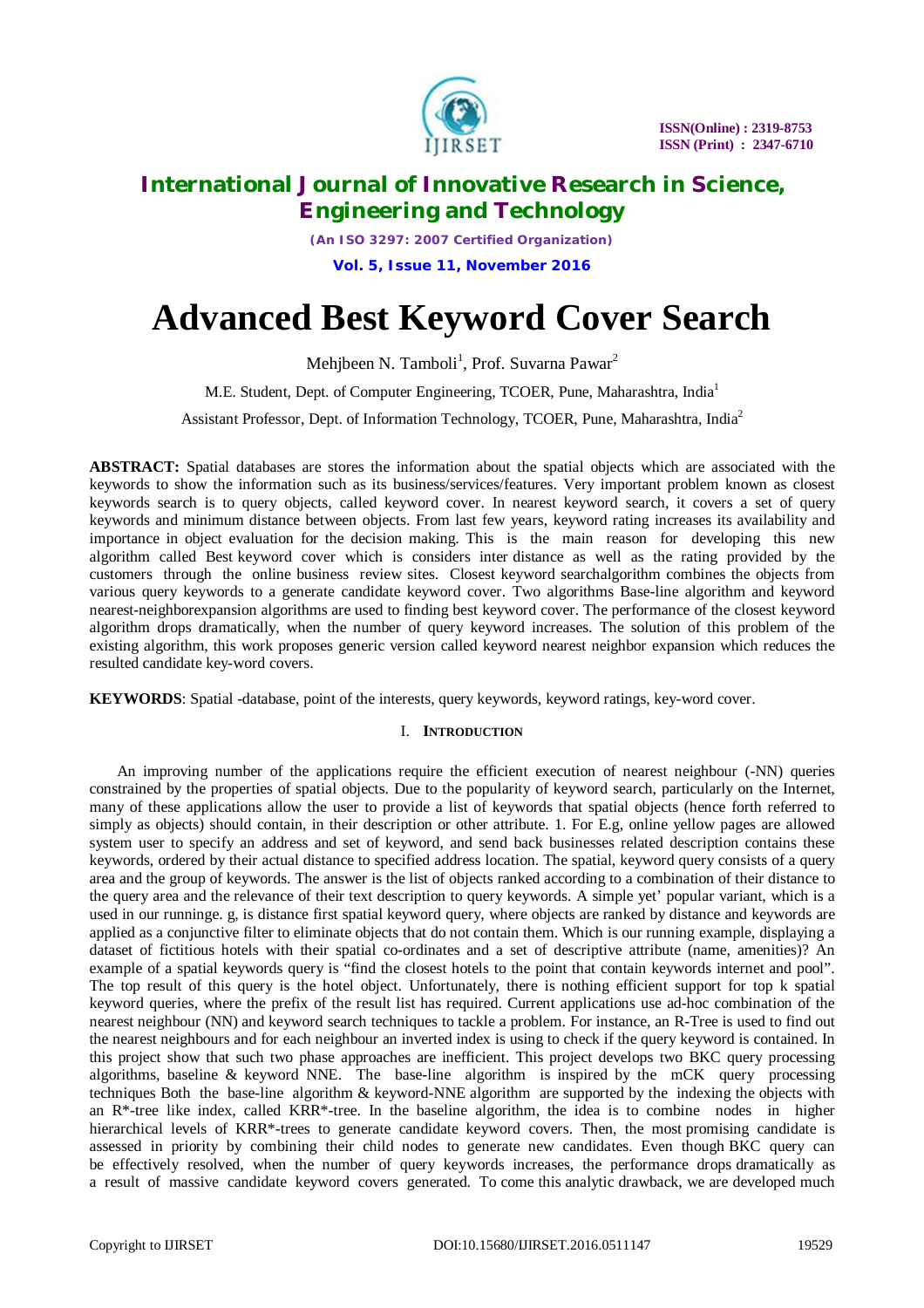

*(An ISO 3297: 2007 Certified Organization)*

#### **Vol. 5, Issue 11, November 2016**

climbedkeyword nearest-neighbor expansion (keyword-NNE) algorithms which applies the various strategy. Keyword-NNE selects one of query keyword as a chief query keyword. The objects are associated with principal query keyword has principal objects.

#### II. **RELATED WORK**

Given a set of query keywords, an essential task of spatial keywords search is to identify spatial object(s) which are associated with keywords relevant to a set of query keywords and have desirable spatial relationships (e.g., close to each other and/or close to a query location). This problem has unique value in various applications because user requirements are often expressed as multiple keywords. For example, a tourist who plans to visit a city may have particular shopping, dining and accommodation needs. It is desirable that all these needs can be satisfied without long distance traveling. Due to the remarkable value in practice, several variants of spatial keyword search problem have been studied. The works aim to find out the number of separate objects, each of which is the near to a query location and the associated keywords (or called document) are very relevant to a set of query keywords (or called query document).Li et al. the spatial relevance's to the query, They focused on the efficiency issue of geographic document search and proposed an efficient indexing structure, namely, IR-tree, along with a top-k document search algorithm. From an extensive experimentation, IR-tree is demonstrated to outperform the state-of-the-art approaches. At present, they are prototyping a geographic search engine with IR-tree as the score and building a testbed based on IR-tree for future research. They also plan to further enhance the IR-tree index based on various access patterns.

Cao et al. describes, that, they propose a new type of query, the LkPT query that retrieves the top-k spatial web objects ranked according to both location proximity and so-called prestige-based relevance that considers both the text relevance of an object to a query and the presence of nearby objects that are relevant to the query]. We develop twobaseline algorithms and propose two new algorithms to process the LkPT query. Results of empirical studies on real data demonstrate the effectiveness of LkPT the query and the efficiency of the new algorithms. They propose two algorithms that compute LkPT queries. Empirical studied with real-world spatial data indicate that LkPT querie are effective in retrieving web objects than the previous issues that does not consider the effects of closest objects; and they can show that a proposed algorithms are scalable and outperform baseline issue significantly.

Rocha-Junior et al. describes that they present a new index named Spatial Inverted-Index (S2I) and algorithms (SKA and MKA) to support top-k spatial keyword queries effectual. Similar to an inverted index, S2I maps distinct terms to the set of objects that contains the term. The lists of objects that contain a term are stored differently according to the document frequency of the term. If the term occurs often in the collection, the objects with the term are stored in an aggregated R-tree and can be retrieved in decreasing order of partial-score efficiently. Differently, the objects of infrequent term are stored together in a block in a file. Furthermore, we presentalgorithms to process single-keyword (SKA) queries and multiple keyword (MKA) queries effectual. Then,we view through extensive-experiments that our issues outperform the state of the-art approach in terms of query and update cost.

#### III. **PROPOSED ALGORITHM**

### A. *KEYWORD-NNE:*

In previous work, BKC algorithm drops its performance when the number of query keywords is increases. To solve this problem, here developed a more efficient keyword nearest neighbour expansion (keyword-NNE) which uses the different strategy. In this algorithm, one query is considered as a principal query keyword. Those objects are associated with principal query keyword are considered as principal objects. Keyword-NNE computes local best solution for each principal object. BKC algorithm returns the lbkc with having highest evaluation. For each of the principal object, its lbkc can be simply selects few closest and highly rated objects by the viewer/customer. Compared with the baseline-algorithm, the keyword covers significantly reduced. These keyword covers a further processe in keyword-NNE-algorithm that will be optimal, and each keyword candidate covers processed generates very less new candidate keyword are covers.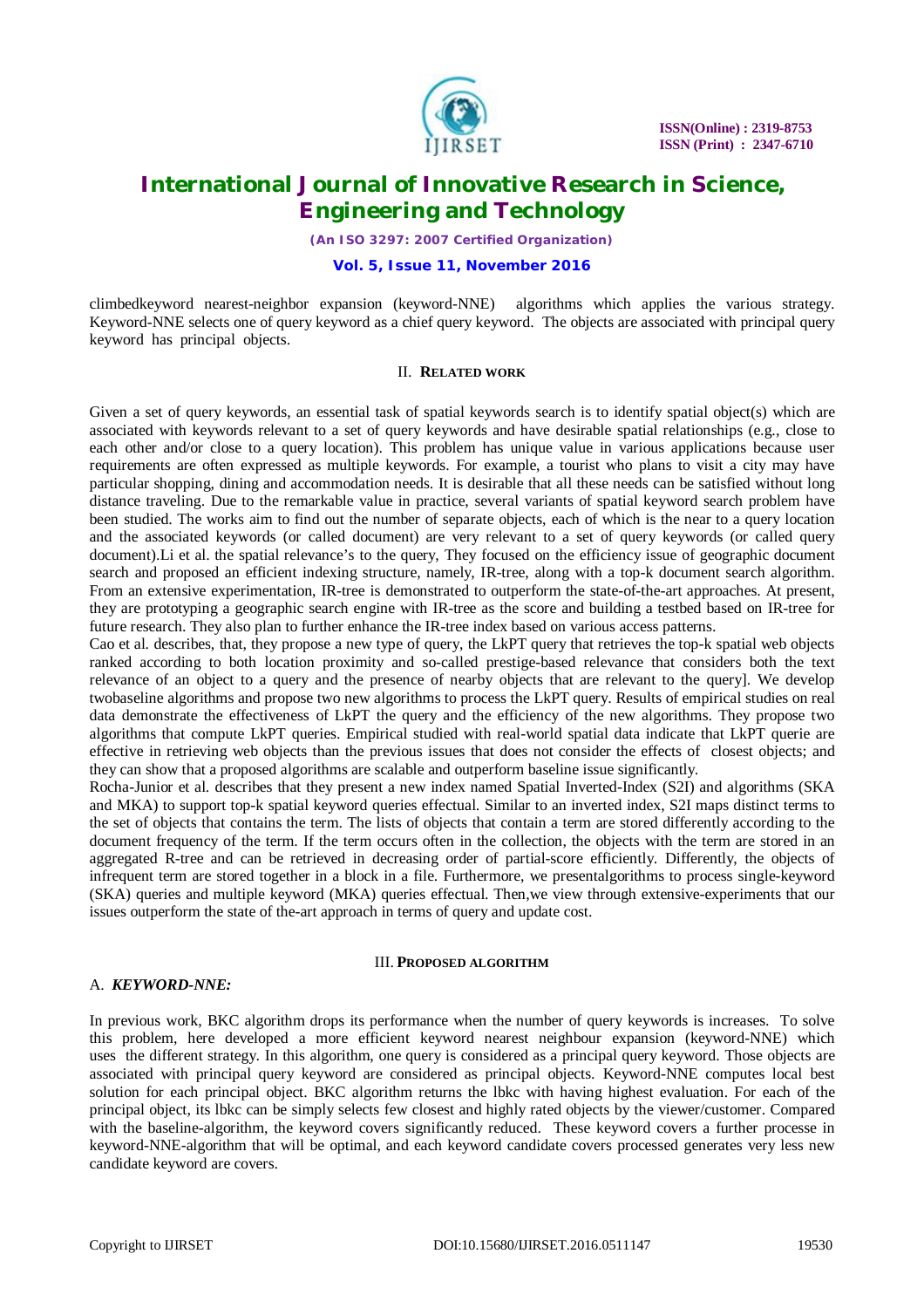

*(An ISO 3297: 2007 Certified Organization)*

**Vol. 5, Issue 11, November 2016**



*Fig. 1: Baseline& Keyword-(NNE).*

### B. *PRELIMINARY:*

In spatial database, each object present in database i.e be associated with either one or multiple keywords. In this object with multiple keywords are directly transformed to multiple objects located at the same location without loss of generality. These objects are in the form of <id, x, y, keyword, rating> where location of the objects in two dimensional geographical space represented by x and y. Definition 1 (Diameter):

Let O be a set of objects  $\{01, \ldots, 00\}$ . For oi; oj  $\in \mathbb{C}$ , dist(oi, oj) is the Euclidean distance between oi, oj in the twodimensional geographical space. The diameter of O is Diam(O)=max dist(oi, oj).

eq.(1) Each objects has its score with respect to diameter of object and keyword rating of objects in O. Interest of the user may be different in keyword ratings of the objects. Definition 2 (keyword Cover): Let T be a set of keywords  $\{k1, \ldots, kn\}$  and O a set of objects  $\{01, \ldots, on\}$  O is a keyword cover of T if one object in O is associated with one and only one keyword in T. Definition 3 (Best Keyword Cover Query): Given a spatial database D and a set of query keywords T, BKC query returns a keyword cover O of T (O subset D) such that O.score  $\geq 0$ '.score for any keyword cover O" of T (O" subset D).In keyword-NNE algorithm, instead of individually processing principal objects are processed in blocks. Suppose k be the principal query keyword. KRR\*k-tree used for indexing principal objects. Given principal node Nk in KRR\*k-tree, and lbkcNk consider as local keyword cover of Nk, that consists of Nk and other corresponding nodes of Nk in each non-principal query keyword.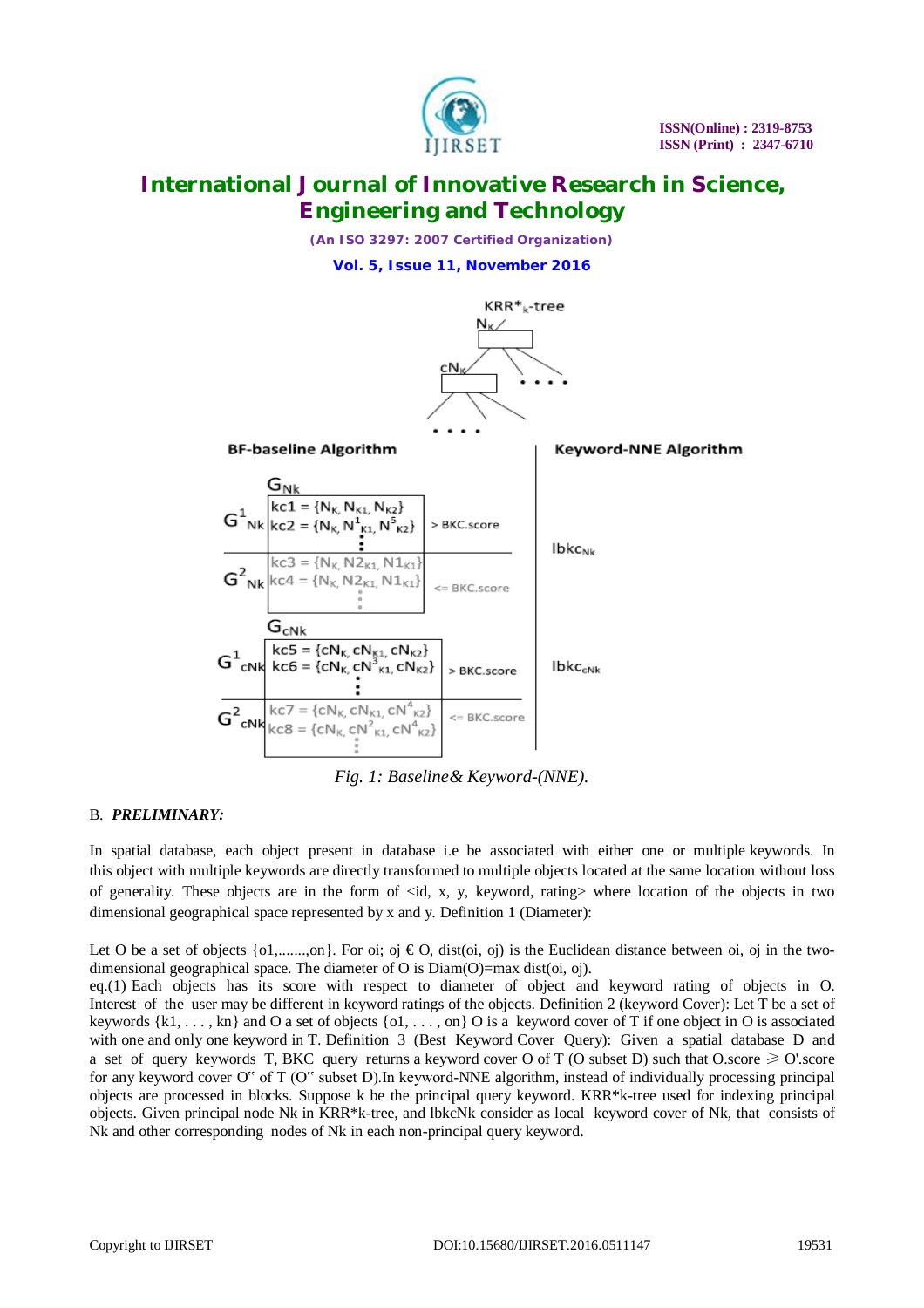

*(An ISO 3297: 2007 Certified Organization)*

**Vol. 5, Issue 11, November 2016**

IV.**SYSTEM ARCHITECTURE**



*Fig 2. System architecture*

 This project introduced the generic version of the mCK query, called Best Keyword Cover (BKC) query, which considers inter-objects distance as well as keyword ratings. It is inspired by the observation of the improving availability and very good of keyword rating in decision making. Number of businesses/services/features are the world have be rating by users through online business review sites such as Yelp, Citysearch, ZAGAT and Dianping, etc.

 This work can be introduced two BKC query processing algorithms, base-line and keyword-(NNE). The baseline algorithm is a inspire by the mCK query processing technique. Both the base-line algorithm and keyword-(NNE) algorithm are supporting by indexing the objects with an R-tree index, called as KRR\*-tree.

### V. **SIMULATION RESULTS**

The simulation studies involve the deterministic develops two BKC queryprocessing algorithmsbase-lineand keyword-NNE. The baseline algorithm is inspired by the mCK query processing methods. Both the baseline algorithm and keyword-NNE algorithm are supported by indexing the objects with an R\*-tree like index, called KRR\*-tree. The developed much scalable keyword nearest neighbor expansion (keyword-NNE) algorithm which applies a different strategy. The following screenshot show the result of project.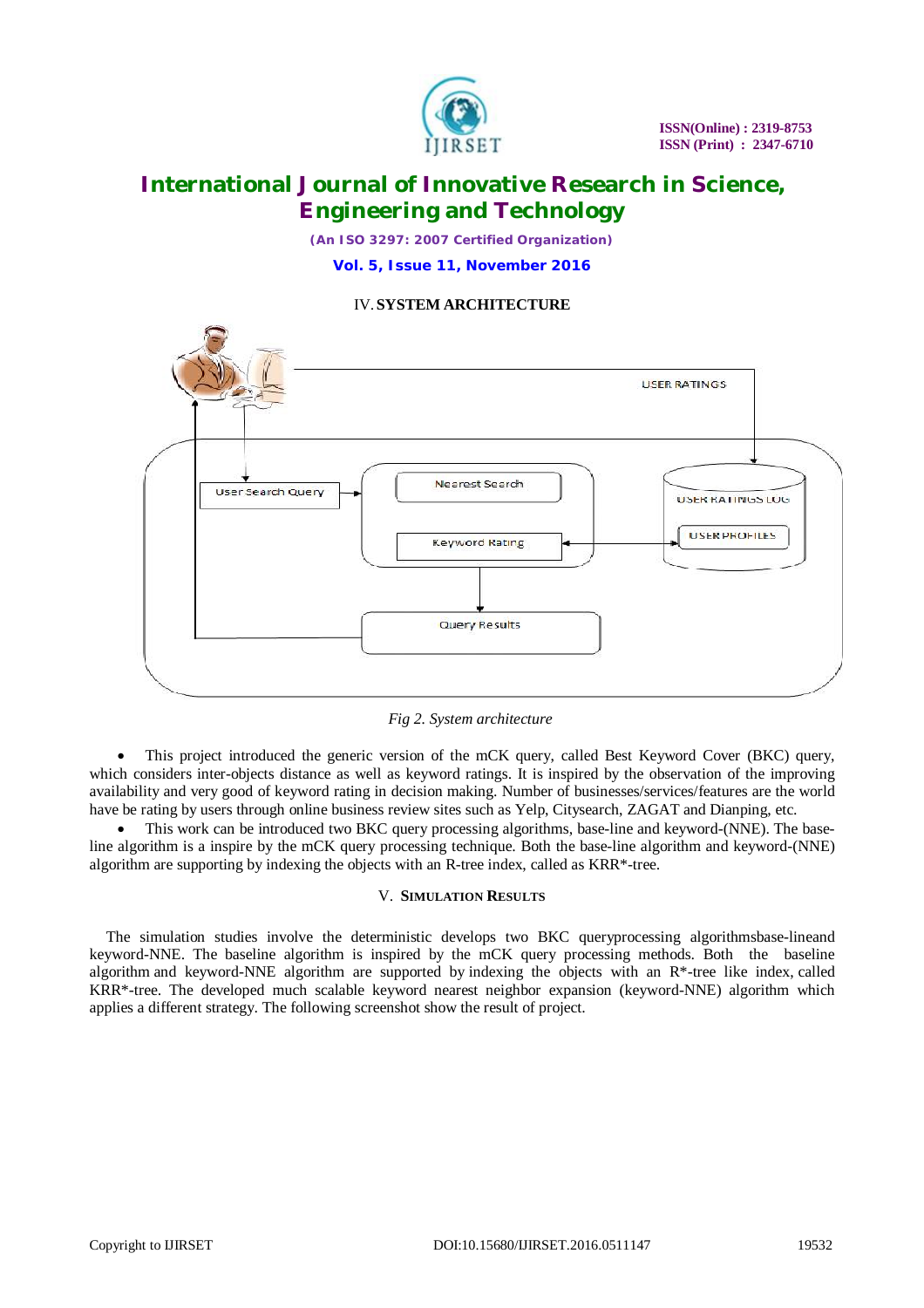

*(An ISO 3297: 2007 Certified Organization)*

**Vol. 5, Issue 11, November 2016**



*Fig 3. Home Page*



*Fig 4. Search Result*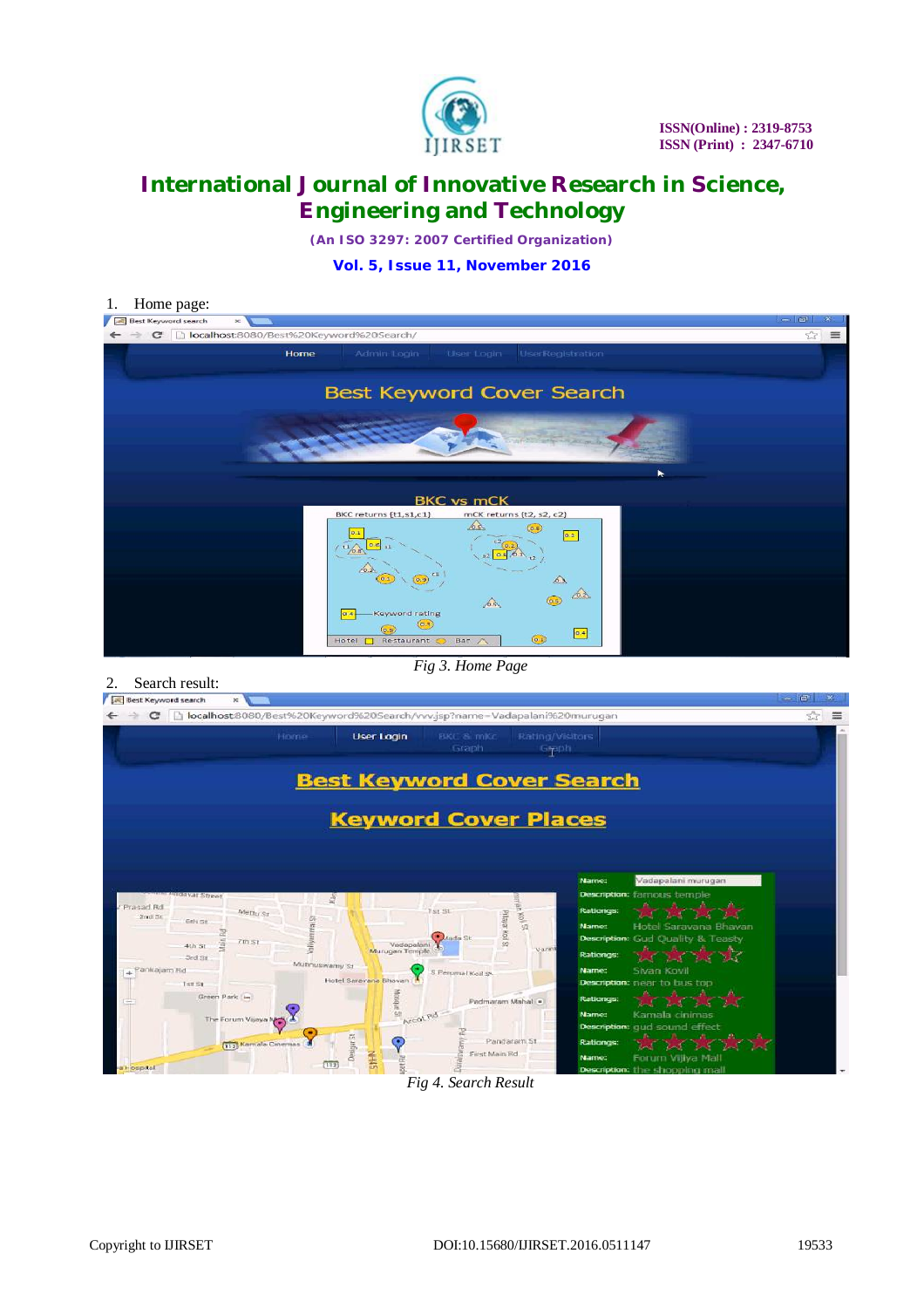

*(An ISO 3297: 2007 Certified Organization)*

### **Vol. 5, Issue 11, November 2016**

| Best Keyword search<br>×                                       |      |            |                         |                                  |        | $-10$ |
|----------------------------------------------------------------|------|------------|-------------------------|----------------------------------|--------|-------|
| c) localhost:8080/Best%20Keyword%20Search/xx.jsp<br>$\epsilon$ | Home | User Login | Visits Graph            | <b>Rating Graph</b>              | LogOut | 岱     |
|                                                                |      |            |                         |                                  |        |       |
|                                                                |      |            |                         | <b>Best Keyword Cover Search</b> |        |       |
|                                                                |      |            | <b>Keyword Ratings</b>  |                                  |        |       |
|                                                                |      |            |                         |                                  |        |       |
|                                                                |      |            |                         |                                  |        |       |
|                                                                |      |            |                         |                                  |        |       |
|                                                                |      |            |                         |                                  |        |       |
| <b>Visitors Ratings Graph</b>                                  |      |            |                         |                                  |        |       |
| 5.000,000                                                      |      |            | <b>Visitors Ratings</b> |                                  |        |       |
|                                                                |      |            |                         |                                  |        |       |
|                                                                |      |            |                         |                                  |        |       |
|                                                                |      |            |                         |                                  |        |       |
| if a 4,000,000 --<br>Solid 4,000,000 --<br>Ref: 2,000,000 --   |      |            |                         |                                  |        |       |

*Fig 5. Keyword Ratings*

| and best Keyword search<br>× |                                                                        | and the party of the local |
|------------------------------|------------------------------------------------------------------------|----------------------------|
| c                            | D localhost:8080/Best%20Keyword%20Search/visitgraph.jsp?count=2        |                            |
| Home                         | User Login<br>Rating/Visitors<br><b>BKC&amp;</b> mKc<br>Graph<br>Graph | LogOut                     |
|                              | <b>Best Keyword Cover Search</b>                                       |                            |
|                              |                                                                        |                            |
|                              | BaseLine Vs Keyword NNE Graph                                          |                            |
|                              |                                                                        | ٦                          |
|                              |                                                                        |                            |
|                              |                                                                        |                            |
|                              |                                                                        |                            |
|                              | 1 <sup>3</sup>                                                         |                            |
|                              |                                                                        |                            |

*Fig 6. Efficiency of Project*

VI.**CONCLUSION AND FUTURE WORK**

The proposed system in this paper provides a flexible approach and a very sensible decision making than the existing approach. The bKC query provides the result on the basis of not only the interobject distance but also with the keyword rating of that object. The keyword rating of the object is provided by the user on his personal experience while using the system. So as the keyword rating is important in decision making this approach gives the optimizedresult than the

<sup>4.</sup> Keywords NNE Graph: